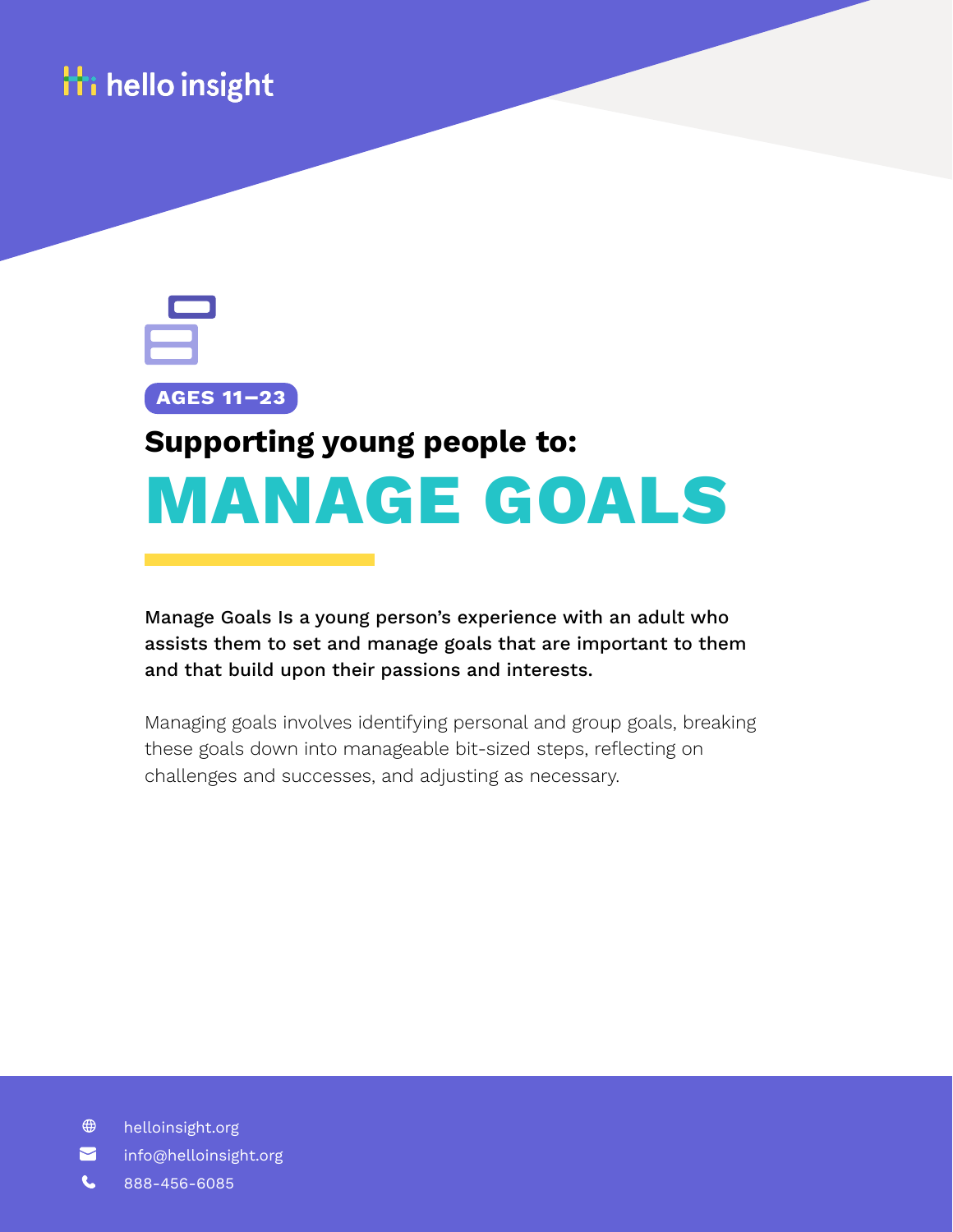# **WHAT DOES MANAGING GOALS LOOK**

One of the great talents of young people is their capacity to dream and envision their future self. As a program staff, you are presented with a unique opportunity to teach young people strategies that can help them learn more about themselves and turn their dreams into reality.

Supporting young people to manage goals can be encouraged through a more formal process, such as through structured one-on-one weekly conversations with young people, or informally by modeling it during group projects and activities. Group projects and activities are uniquely positioned to teach young people strategies that can help them turn their dreams into reality. Group activities have also been shown to promote healthy youth development and social and emotional learning.

## **RESEARCH-BASED EXPERIENCES**

#### **Provide opportunities for young people to set group goals.** Before young people begin a group project, activity, or lesson, invite them to agree upon the goals of their work together, as a group. Ask them to be specific, defining both processes (how they want to work together) and goals (the end result or impact of their work). **[ONE] \***

 $\bullet$ 

### **[TWO] \***

**Provide opportunities for young people to set individual goals.** If the group has created a collective goal, invite young people to identify their specific contribution toward that end. Help them set intentions that will support the group's success. If you are working one-to-one, support each young person to envision their future self or life. Ask them to think about where they want to be in three to five years: What do they want to accomplish? What jobs or careers do they envision for themselves?

#### **[THREE] \***

**Provide opportunities for young people to pursue various strategies to meet their goals, reflecting on progress along the way and shifting gears when necessary.** A well-designed action plan can make it easier for young people to track and realize their goals. Action plans outline all the necessary steps to achieve goals. They help young people reach their targets by breaking down large goals into small, bite-sized "baby steps" and assigning a timeframe to each step.

 $\mathbf{A} \mathbf{A} \mathbf{A} \mathbf{A} \mathbf{A} \mathbf{A}$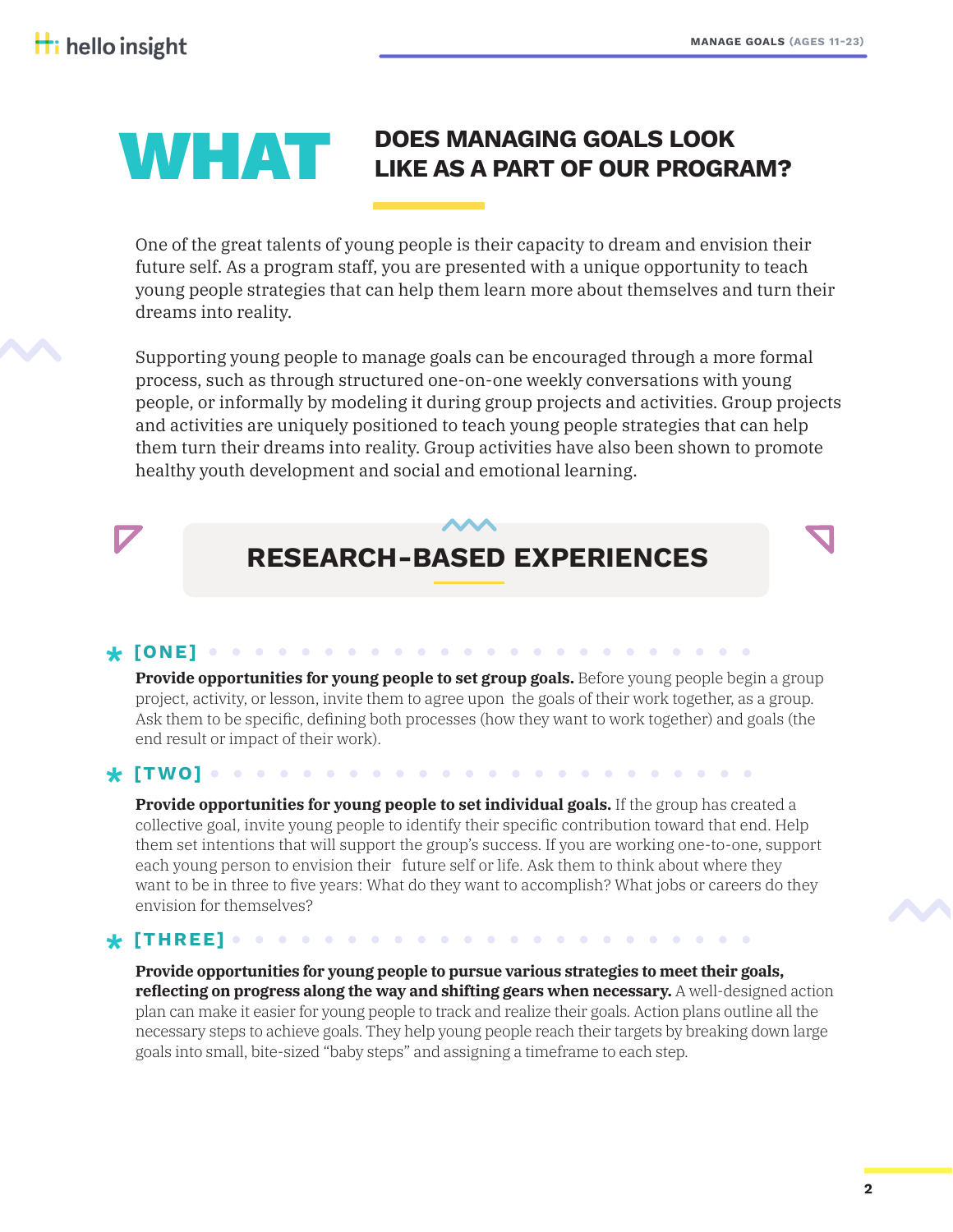# **IS MANAGING<br>GOALS IMPORTANT?**

Manage Goals has been shown to increase motivation, impact our perceived control over our future, and promote overall positive youth development (Lerner, R.M., et al., 2011; Houston, H. 2020). Some studies find that, when goals match the challenges and demands of a young person's life situation, they contribute to their overall well-being (Nurmi & Salmela-Aro, 2002; Salmela-Aro, Nurmi, Saisto, & Halmesmäki, 2001). Goals are dynamic, and young people reconstruct them over time to meet contextual realities (Brandtstädter & Rothermund, 2002). However, the more the goals are elaborated, the more likely they are to support a young person's success (Aarts, 2007).

Research also demonstrates that managing goals is partly logical but mostly emotional. In his book titled The Happiness Hypothesis, Dr. Haidt describes our emotions as "a 5-ton elephant and our logic as a small rider on its back trying to direct it to take action" (Haidt J., 2006). To manage emotions, we need to set goals that we are passionate about or that we are emotionally invested in.

### **DISCOVERIES FROM HELLO INSIGHT**

Young people are dynamic and full of promise, with many different pathways to success. Every year Hello Insight mines our growing dataset of more than 125,000 young people, participating in more than 1,500 programs nation-wide, so that we can continue to learn what works for each and every young person.

Supporting young people to manage goals is highly predictive of significant **\*** growth in social emotional learning for young people ages 16 to 24. And, it works well when combined with efforts to engage authentically and promote peer bonds. These variables work together to promote even greater SEL growth.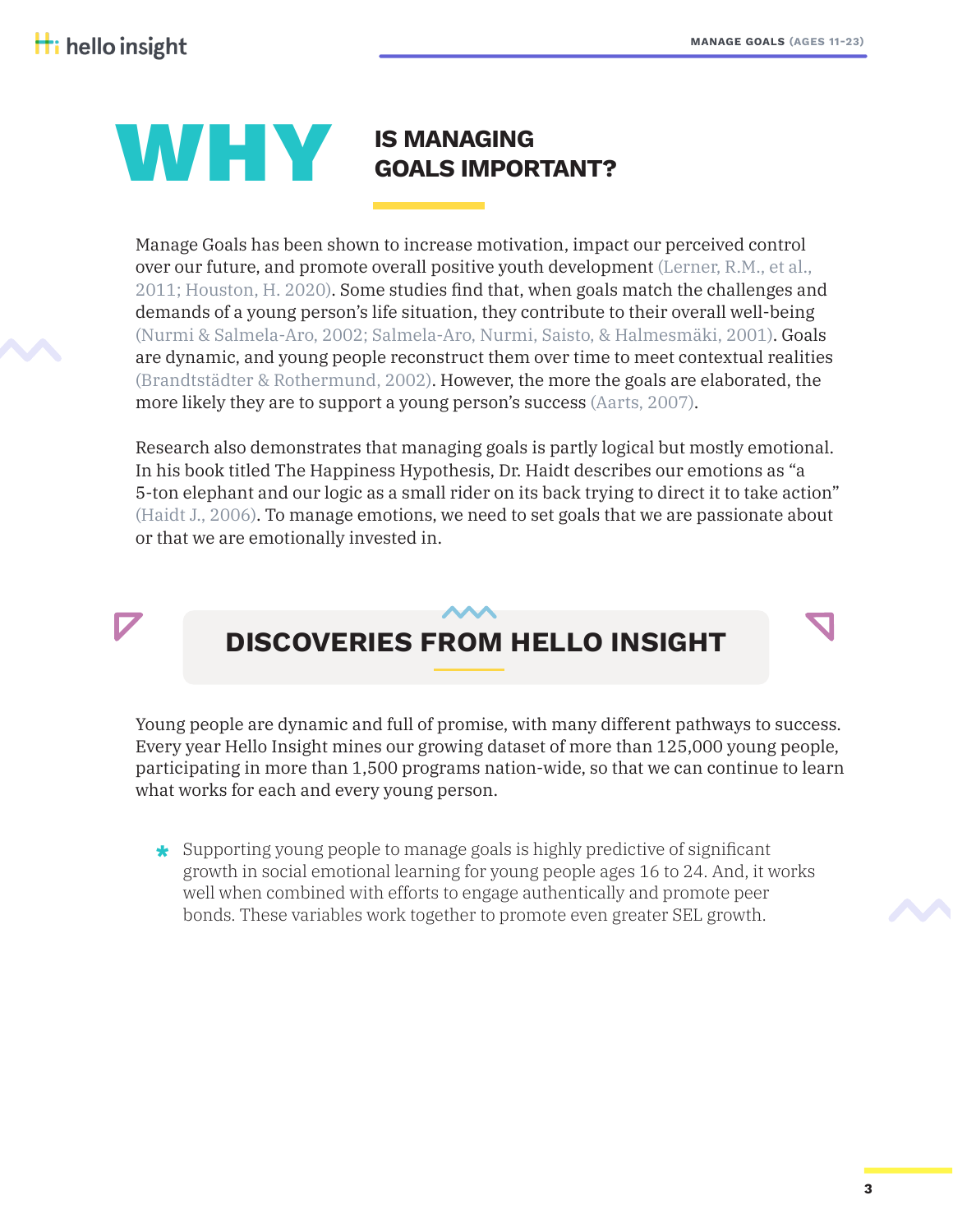### **HAVE OTHER PROGRAMS INCORPORATED**<br>MANAGING GOALS? **MANAGING GOALS?**

PYD, including managing goals, is not a curriculum, it is a way of working with young people that has been proven to promote SEL. You can incorporate managing goals in a wide variety of interventions and programs. Here is how some Hello Insight members have integrated this practice into their programs.

### **PROGRAM EXAMPLES**

### **At DREAM (formerly Harlem RBI), the TeamBuilders program engages young people in goal setting, reflection, and management through one-on-one check-ins with individual team members and their families.**

**DREAM** 

Often the goals that young people set for themselves are unexpected and not necessarily what the adult staff might have chosen for them. TeamBuilders staff report that they need to check their own assumptions and biases, allowing young people to choose for themselves. Through these interactions, TeamBuilders staff learn even more about the young people they serve.

**At Queens Community House's Access for Young Women Program, young women are invited to create personal mission statements, vision boards, and mantras that they use throughout the year.**

Staff and youth reference their vision boards throughout the program year and recite their mandra as a constant reminder of who they are becoming.



### **A typical day at Play Rugby USA, starts with a "circle up" in which young people give input and provide suggestions to improve the team.**

They set aspirational goals and use both positive and critical feedback to help players improve - both on the field and off.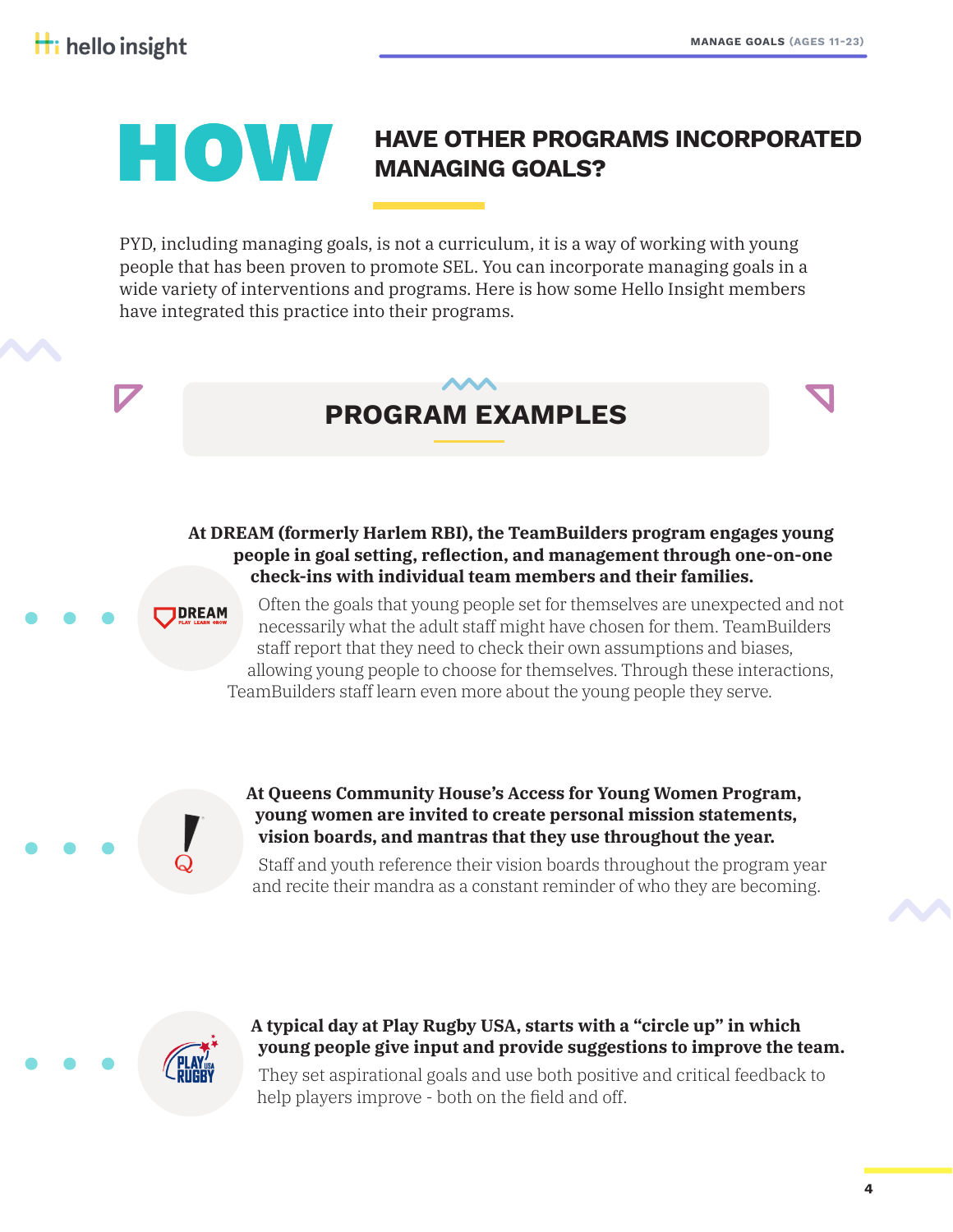# **CAN OUR PROGRAM BEST SUPPORT YOUNG PEOPLE TO MANAGE GOALS?**

Use this reflection guide with your staff to explore "bright spots" — practices that you already do, highlight potential "accelerators" — practices that you could easily incorporate into your work, and "challenges" — things that might make this practice difficult.